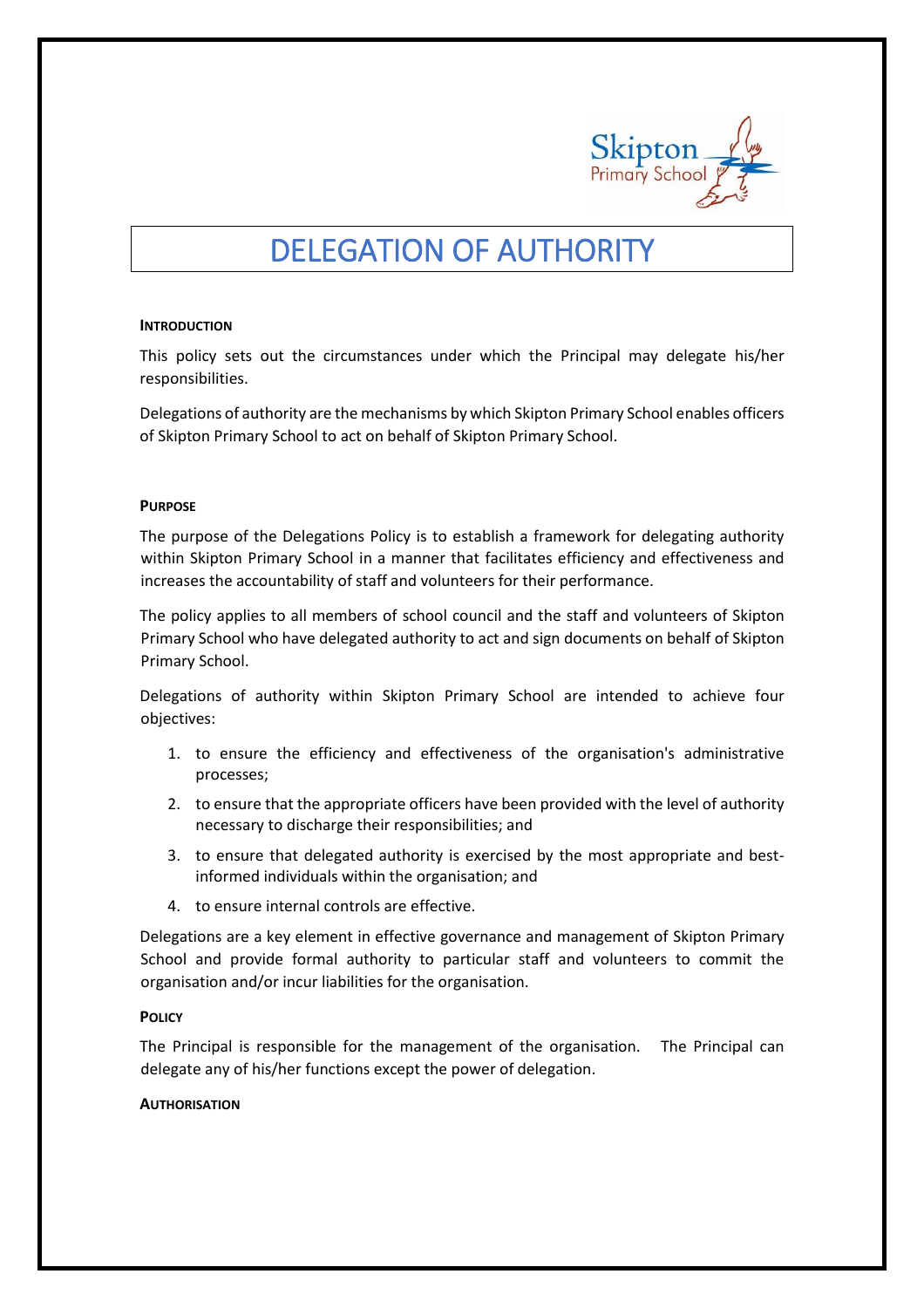

# DELEGATION PROCEDURES

#### **RESPONSIBILITIES**

The office manager must maintain records of any delegations to staff members and/or school council members, and of the terms of reference of any sub-committees of school council.

### **PROCESSES**

Delegations are attached to the position occupied, not to the occupant of the position.

Delegations reflect Skipton Primary School's organisational structure.

The principal may at any time vary or terminate any delegation.

A delegation cannot be exercised where the officer holding the delegation has a conflict of interest or where the delegation will result, either directly or indirectly, in any tangible benefit to the delegate. In such cases a transfer of the function to another appropriate position must be arranged with the principal.

Sub-delegation on a temporary basis is appropriate in circumstances where the officer normally responsible is absent for a period of less than two weeks by reason of authorised leave or secondment to other duties. Sub-delegations require a written authority from the individual with the delegated power, or a person in a position to approve the delegated authority.

This policy applies only to formal delegations. All delegations of an informal nature where no commitment or liability is incurred on behalf of Skipton Primary School are carried out in the normal business of the organisation without the requirement for a written authority.

The Delegations Schedule will be accessible to all staff.

In the case of the principal's absence, the delegation authority will be passed on to the appointed acting principal.

## **AUTHORISATION**

| Signed |  |
|--------|--|
|        |  |

Nick Keating

Principal, Skipton Primary School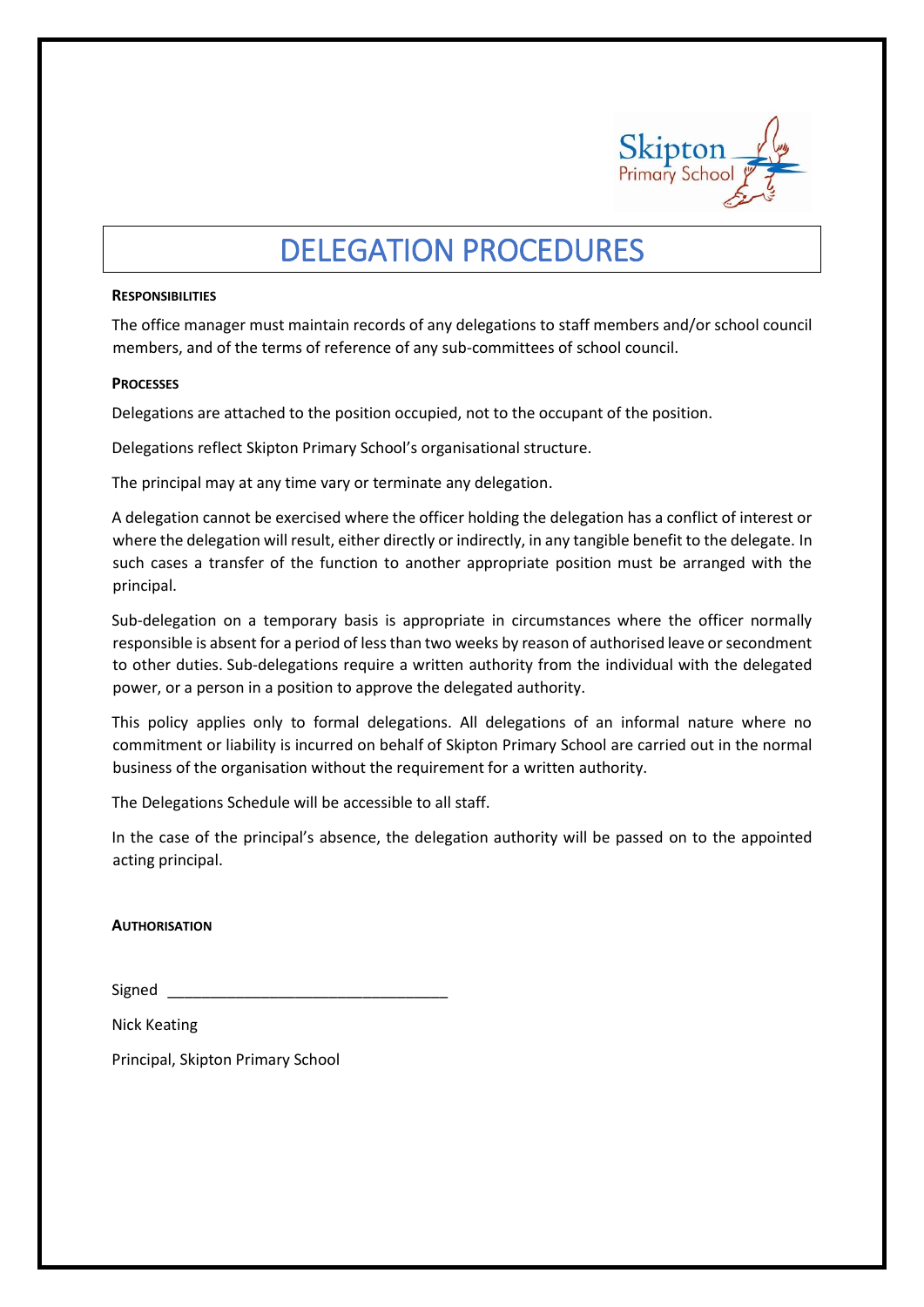### **SCHEDULES OF DELEGATION**

# **Financial Delegation**

| Area                                                                                     | <b>For School Council</b>                                                         | <b>For Principal</b>                                                                                     |  |
|------------------------------------------------------------------------------------------|-----------------------------------------------------------------------------------|----------------------------------------------------------------------------------------------------------|--|
| Operating<br>Recurrent<br>Expenditure                                                    | of<br>Approval<br>annual<br>operating budget (including<br>capital spending)      | All<br>within<br>purchasing<br>approved budget up to \$5000<br>(limit does not apply to<br>salaries)     |  |
|                                                                                          | budget<br>Approval<br>of<br>variations of individual line<br>items over \$2000    | Approval of budget variations<br>of individual line items below<br>\$2000<br>Authorise progress payments |  |
| External<br>Contractors<br>(excluding consultants) -<br>Operating Budget non-<br>capital | Approval of contracts which<br>lie outside project and / or<br>budget parameters. | Approval of contract                                                                                     |  |
| Consultants                                                                              |                                                                                   | Within approved operation or<br>project budget                                                           |  |
| Petty Cash - Creation of<br>float                                                        |                                                                                   | Up to \$500                                                                                              |  |
| of<br>Reimbursement<br>Expenses                                                          |                                                                                   | Principal and Office Manager                                                                             |  |

### **Administrative Delegations**

| Area                                             | <b>For School Council</b>                                                                           | <b>For Principal</b>                                                                                                                                                                 |  |
|--------------------------------------------------|-----------------------------------------------------------------------------------------------------|--------------------------------------------------------------------------------------------------------------------------------------------------------------------------------------|--|
| Common Seal - use                                | Board Member and CEO<br>with a resolution of Board<br>to approve use of Seal                        | No delegation                                                                                                                                                                        |  |
| with<br>Contracts/Agreements<br>funding agencies | School council president                                                                            | Programs or services up to<br>\$5000                                                                                                                                                 |  |
| <b>Public Relations</b>                          | Respond<br>publicly<br>to<br>significant sector issues<br>behalf of Skipton<br>on<br>Primary School | Authorise<br>routine<br>public/media statements on<br>behalf Skipton Primary School<br>Respond publicly<br>to<br>significant sector issues on<br>behalf of Skipton Primary<br>School |  |
| <b>Information Dissemination</b>                 |                                                                                                     | All information disseminated<br>to Skipton Primary School<br>contact database<br>to<br>be<br>approved.                                                                               |  |